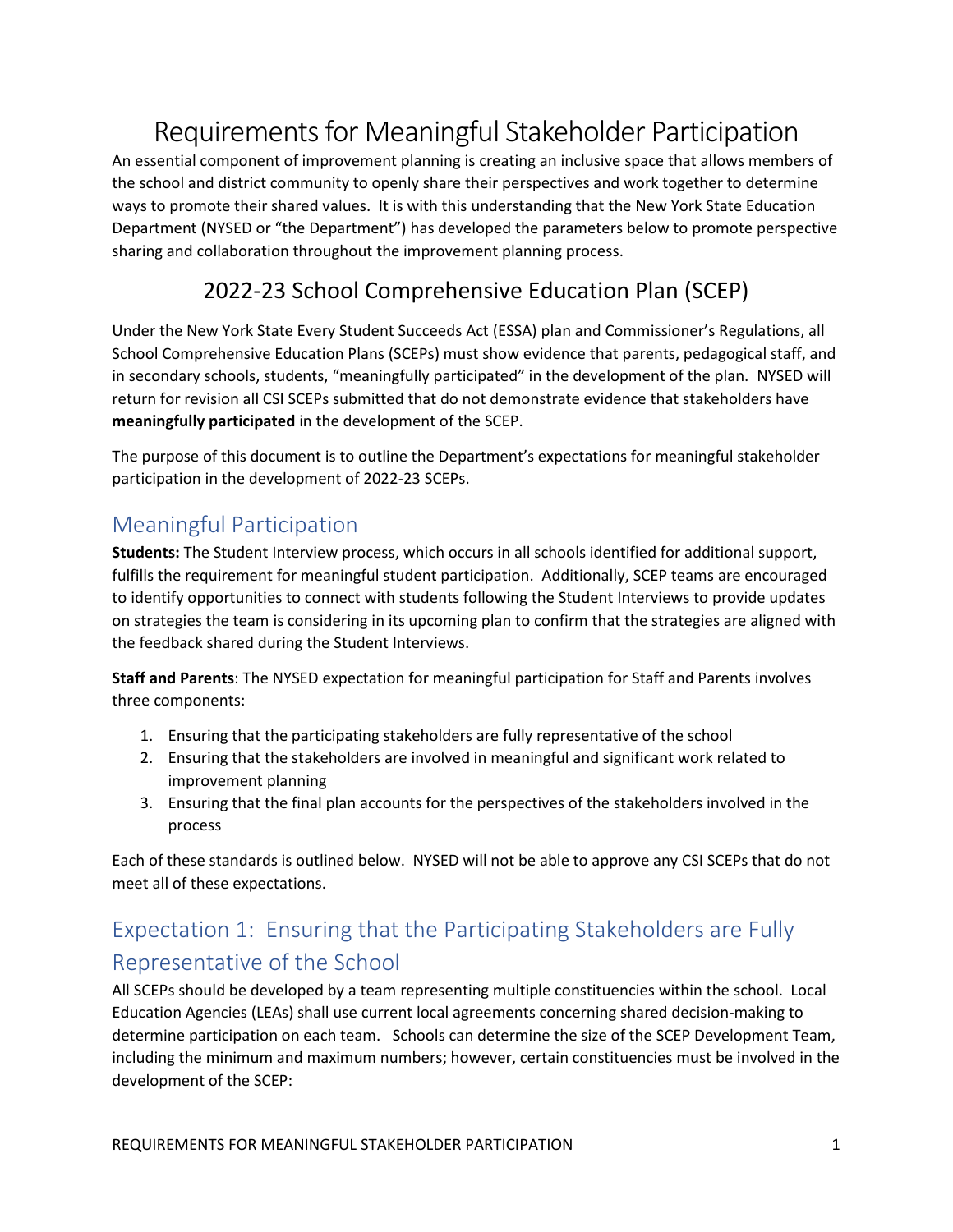- School leaders
- A minimum of two Teachers
- A minimum of two Parents/Persons in Parental Relation. The Parent representatives should not be employees of the school.

#### Additional Guidance

- The SCEP Development Team composition should allow for maximum participation among stakeholder groups.
- All team meetings should have a majority of the members of the team present for that meeting, and at least one parent and one teacher representative should be present for each meeting.
- In instances in which the district's 100.11 shared decision-making plan does not include representation from each of the stakeholders identified above, the district must involve the stakeholders not represented by including them in the SCEP development meetings as nonvoting members and providing them opportunities to share their perspectives during these meetings.
- Meetings should be scheduled at times and locations accessible for team members.
- Meetings should incorporate child-care and translation services when applicable. Title I 1003 BASIC funds can be used for this purpose.

### Expectation 2: Ensuring that the Stakeholders are Involved in Meaningful and Significant Work Related to Improvement Planning

- All SCEP Development Teams must meet to engage in the following processes that are part of developing an SCEP:
	- 1. Completing the Equity Self-Reflection
	- 2. Interviewing Students
	- 3. Reviewing Multiple Sources of Data and Feedback
	- 4. Clarifying Priorities and Considering How They Connect to School Values
	- 5. Writing the Plan
	- 6. OPTIONAL: Completing the Leveraging Resources Document

#### Additional Guidance

- There will need to be a minimum of one parent and one teacher present at the meetings in which each of these processes occur.
- Though there is not a minimum number of SCEP Development Meetings that teams must conduct, teams should plan to meet several times to cover the different steps involved in the planning process.
- NYSED will provide separate guidance regarding Student Interviews that will need to be followed as part of the "Interviewing Students" process.